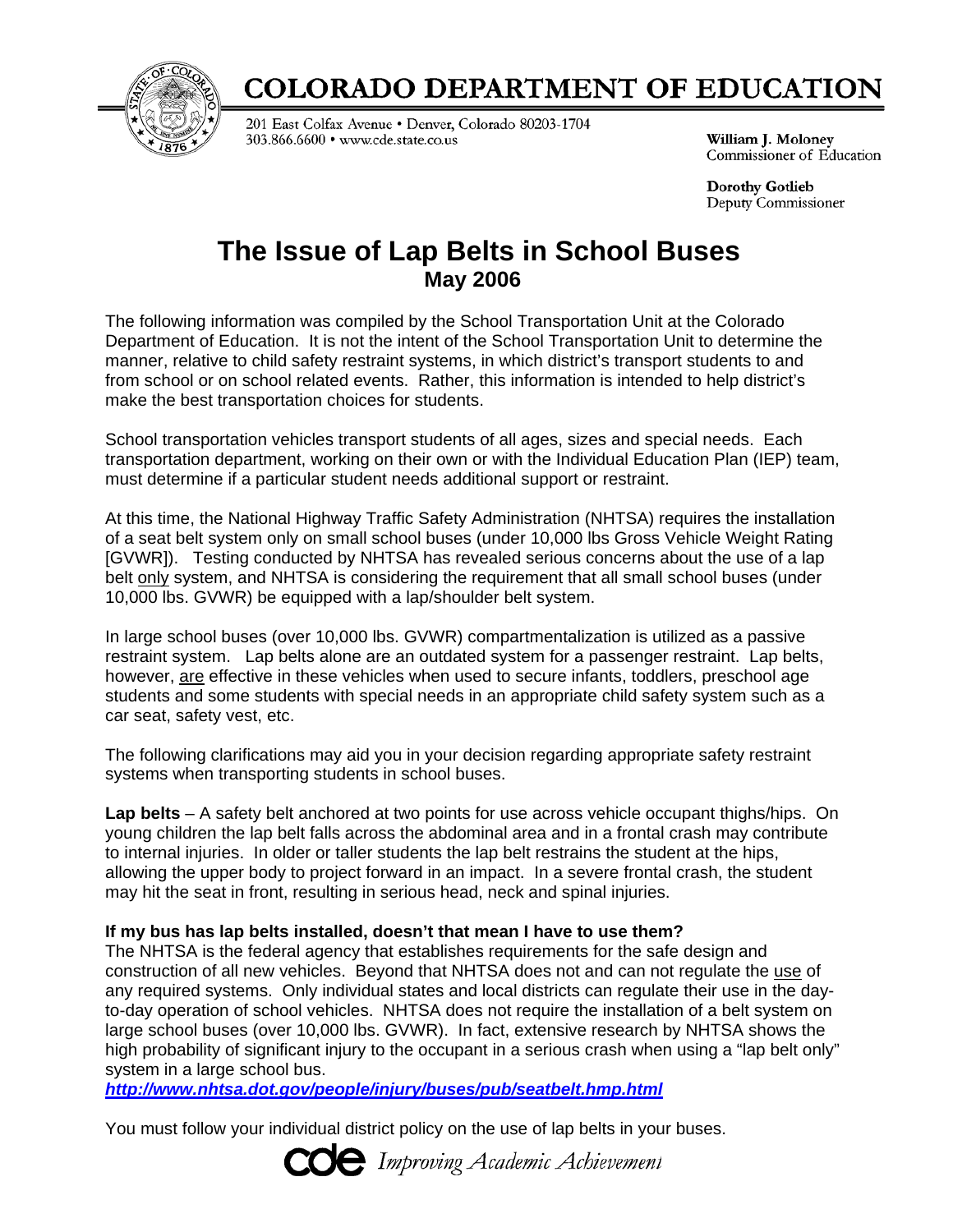#### **Why are many transporters installing lap belts in large school buses?**

There are only a few school districts in Colorado that require the installation of seat belts on all of their school buses. Some transporters install lap belts in the first few rows of school bus seats in order to secure child safety restraint systems for infants, toddlers, preschool children and children with special needs. If a district finds the need to install lap belts in their school buses, they must make sure that the installation is done only on a school bus seat that meets Federal Motor Vehicle Safety Standard (FMVSS) 210. Contact your dealer for proper installation instruction.

*"Crash tests performed by NHTSA using preschool age size dummies in school bus seats show children that weigh 40 pounds or less are safest when transported in child safety restraint systems which meet FMVSS No. 213, and are correctly attached to the seat through the use of the available belt and/or child seat anchorage systems in the vehicle. While FMVSS No. 213 applies to child safety restraint systems that are designed for children who weigh 50 pounds or less, the NHTSA crash testing has only been done on test dummies up to 40 pounds." Excerpt from NASDPTS Position Paper – "Safety Harnesses and School Buses" January 2002 http://www.nasdpts.org/paperVestHarness.html*

It is our recommendation that you follow this best practice when transporting infants, toddlers or preschool age children.

#### **What is compartmentalization?**

Large school buses use a passive restraint system known as "compartmentalization", which combines a high padded seat back and narrow seat spacing, creating a compartment within which each occupant is confined in severe vehicle crashes. It protects the passenger by reducing the crash forces on the occupants. This passive restraint system also utilizes the reinforced steel construction of the school bus body and the large size which raises the height of the vehicle. The National Transportation Safety Board (NTSB) and the National Academy of Sciences (NAS) have confirmed the effectiveness of "compartmentalization" through independent studies they conducted. This passive system requires no action on the part of the student in order to be protected, except to stay seated.

*http://www.nhtsa.dot.gov/people/injury/buses/pub/seatbelt.hmp.html*

**Based on** all of the real-world facts, "compartmentalization" in today's school buses is providing an extremely high level of crash protection for student passengers considering all the types of crashes involving school buses. There are no aggregate statistical data to suggest that a safety problem exists in large school buses that the installation of lap belts would solve. In fact, there is growing concern among safety professionals around the world over the use of lap belts as a form of passenger restraint for young or small children. In August 1998, at a public hearing held by the National Transportation Safety Board, five international experts in the field of motor vehicle occupant crash protection expressed their concern about the appropriateness of lap belts in providing crash protection to small children. The unanimous opinion was that lap belts were not a good means of providing crash protection to small children because small children's bone structure, particularly their hips, is still developing through grade school. *Excerpt from NASDPTS Position Paper – "Passenger Crash Protection in School Buses" January 1999. http://www.nasdpts.org/paperCrashProtect.html*